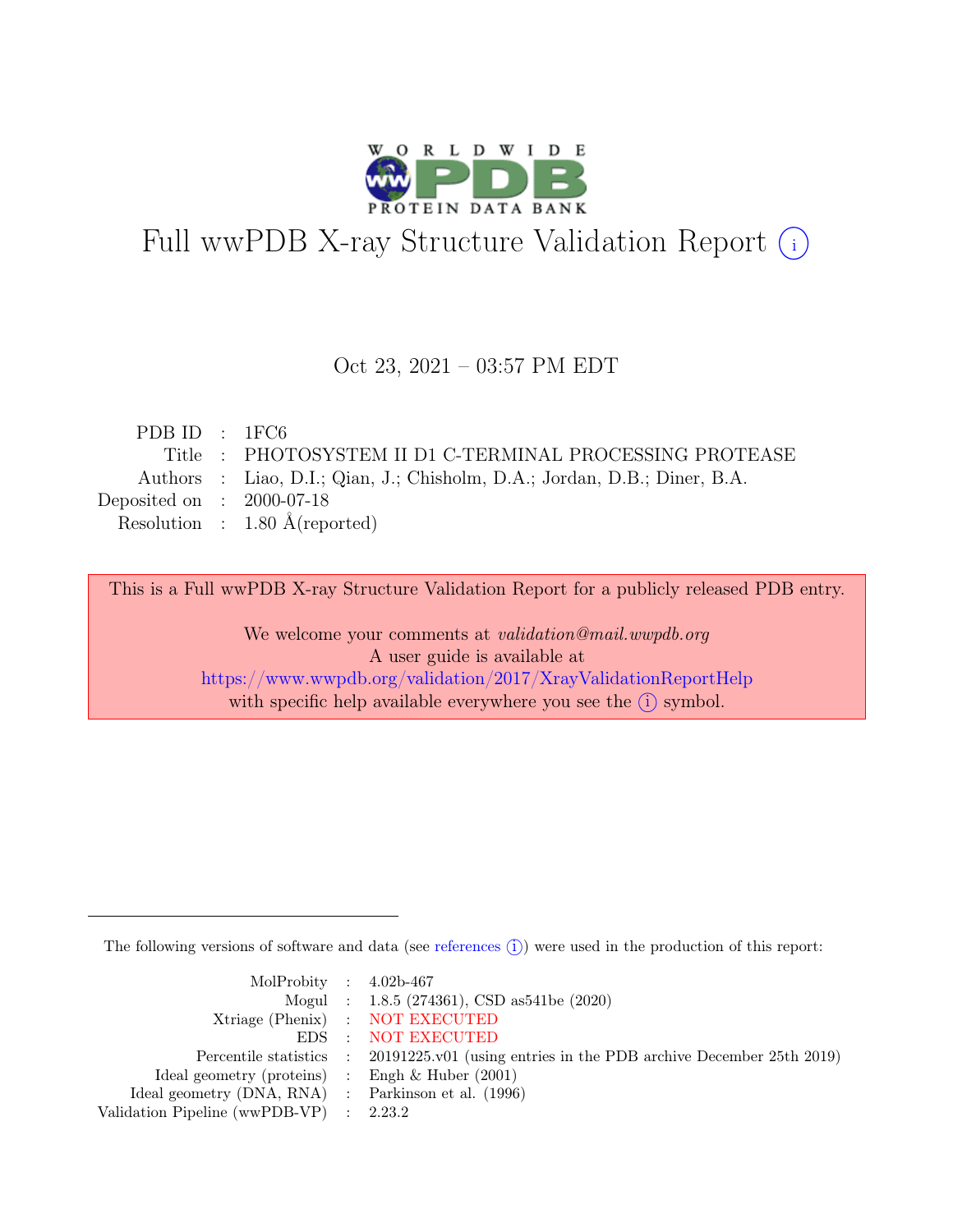# 1 Overall quality at a glance  $(i)$

The following experimental techniques were used to determine the structure: X-RAY DIFFRACTION

The reported resolution of this entry is 1.80 Å.

Percentile scores (ranging between 0-100) for global validation metrics of the entry are shown in the following graphic. The table shows the number of entries on which the scores are based.



| Metric                | Whole archive | Similar resolution                                           |
|-----------------------|---------------|--------------------------------------------------------------|
|                       | $(\#Entries)$ | $(\# \text{Entries}, \text{ resolution range}(\text{\AA})\)$ |
| Clashscore            | 141614        | $6793(1.80-1.80)$                                            |
| Ramachandran outliers | 138981        | 6697 (1.80-1.80)                                             |
| Sidechain outliers    | 138945        | 6696 (1.80-1.80)                                             |

The table below summarises the geometric issues observed across the polymeric chains and their fit to the electron density. The red, orange, yellow and green segments of the lower bar indicate the fraction of residues that contain outliers for  $\geq$ =3, 2, 1 and 0 types of geometric quality criteria respectively. A grey segment represents the fraction of residues that are not modelled. The numeric value for each fraction is indicated below the corresponding segment, with a dot representing fractions  $\epsilon = 5\%$ 

Note EDS was not executed.

| Mol | ${\rm Chain}$ | Length | Quality of chain |     |                  |  |  |  |  |
|-----|---------------|--------|------------------|-----|------------------|--|--|--|--|
|     |               | 388    | 71%              | 23% | $\bullet\bullet$ |  |  |  |  |

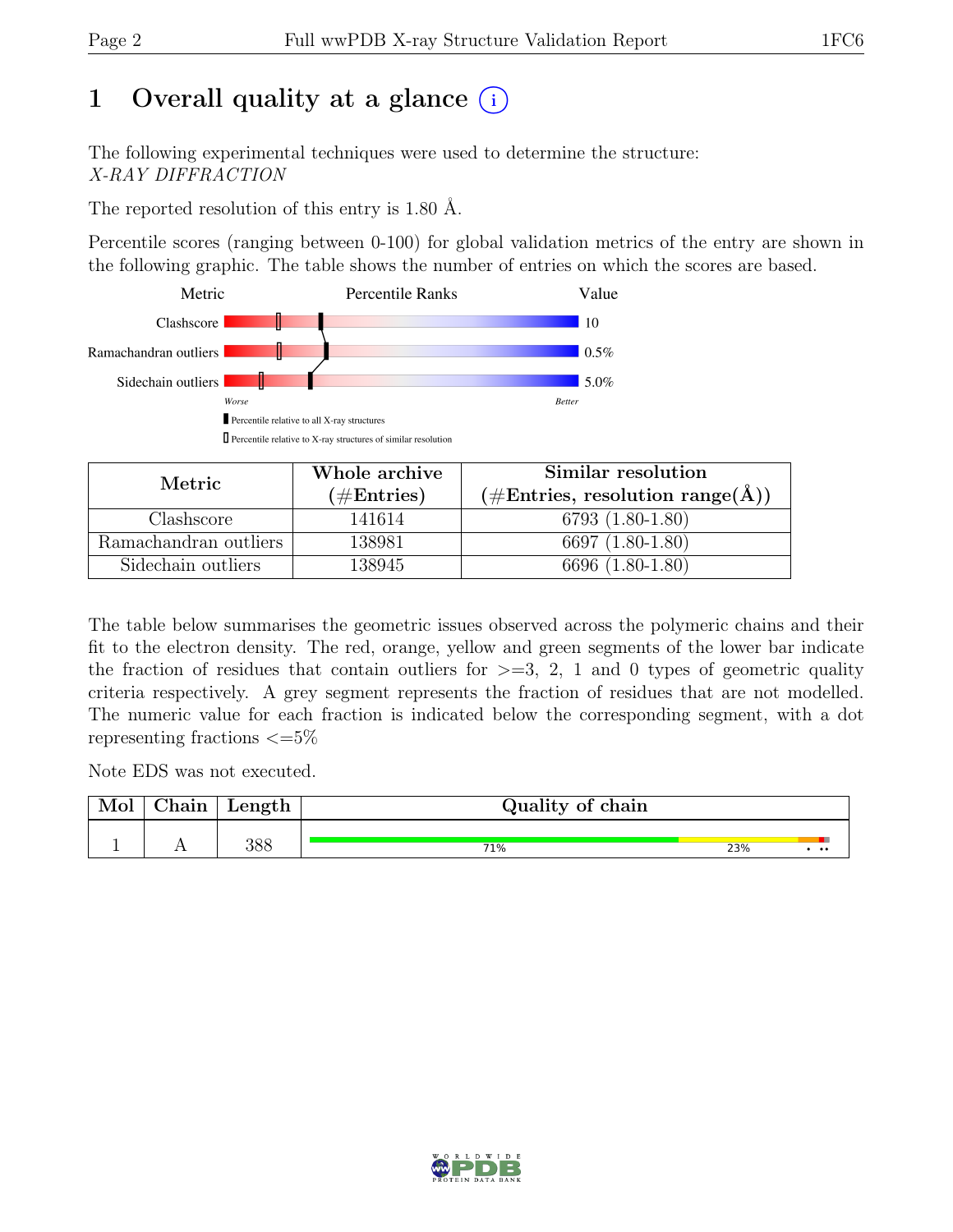# 2 Entry composition  $(i)$

There are 2 unique types of molecules in this entry. The entry contains 3205 atoms, of which 0 are hydrogens and 0 are deuteriums.

In the tables below, the ZeroOcc column contains the number of atoms modelled with zero occupancy, the AltConf column contains the number of residues with at least one atom in alternate conformation and the Trace column contains the number of residues modelled with at most 2 atoms.

• Molecule 1 is a protein called PHOTOSYSTEM II D1 PROTEASE.

| Mol | $\hbox{Chain}^+$ | Residues | $\rm{Atoms}$  |      |     |     |  | $ZeroOcc \   \$ AltConf | $^{\circ}$ Trace |  |
|-----|------------------|----------|---------------|------|-----|-----|--|-------------------------|------------------|--|
|     | . .              | 386      | Total<br>2853 | 1784 | 505 | 558 |  | Se.                     |                  |  |

There are 5 discrepancies between the modelled and reference sequences:

| Chain | Residue | Modelled   | $\operatorname{Actual}$ | Comment               | Reference         |
|-------|---------|------------|-------------------------|-----------------------|-------------------|
|       | 77      | <b>MSE</b> |                         | initiating methionine | <b>UNP 004073</b> |
|       | 132     | <b>MSE</b> | LEU                     | engineered mutation   | <b>UNP 004073</b> |
|       | 210     | MSE        | <b>LEU</b>              | engineered mutation   | <b>UNP 004073</b> |
|       | 119     | <b>MSE</b> | <b>MET</b>              | modified residue      | <b>UNP 004073</b> |
|       | 329     | MSE        | <b>MET</b>              | modified residue      | <b>UNP 004073</b> |

• Molecule 2 is water.

|  | Mol   Chain   Residues | <b>Atoms</b>                 | $ZeroOcc \   \ AltConf$ |  |
|--|------------------------|------------------------------|-------------------------|--|
|  | 352                    | $_{\rm Total}$<br>352<br>352 |                         |  |

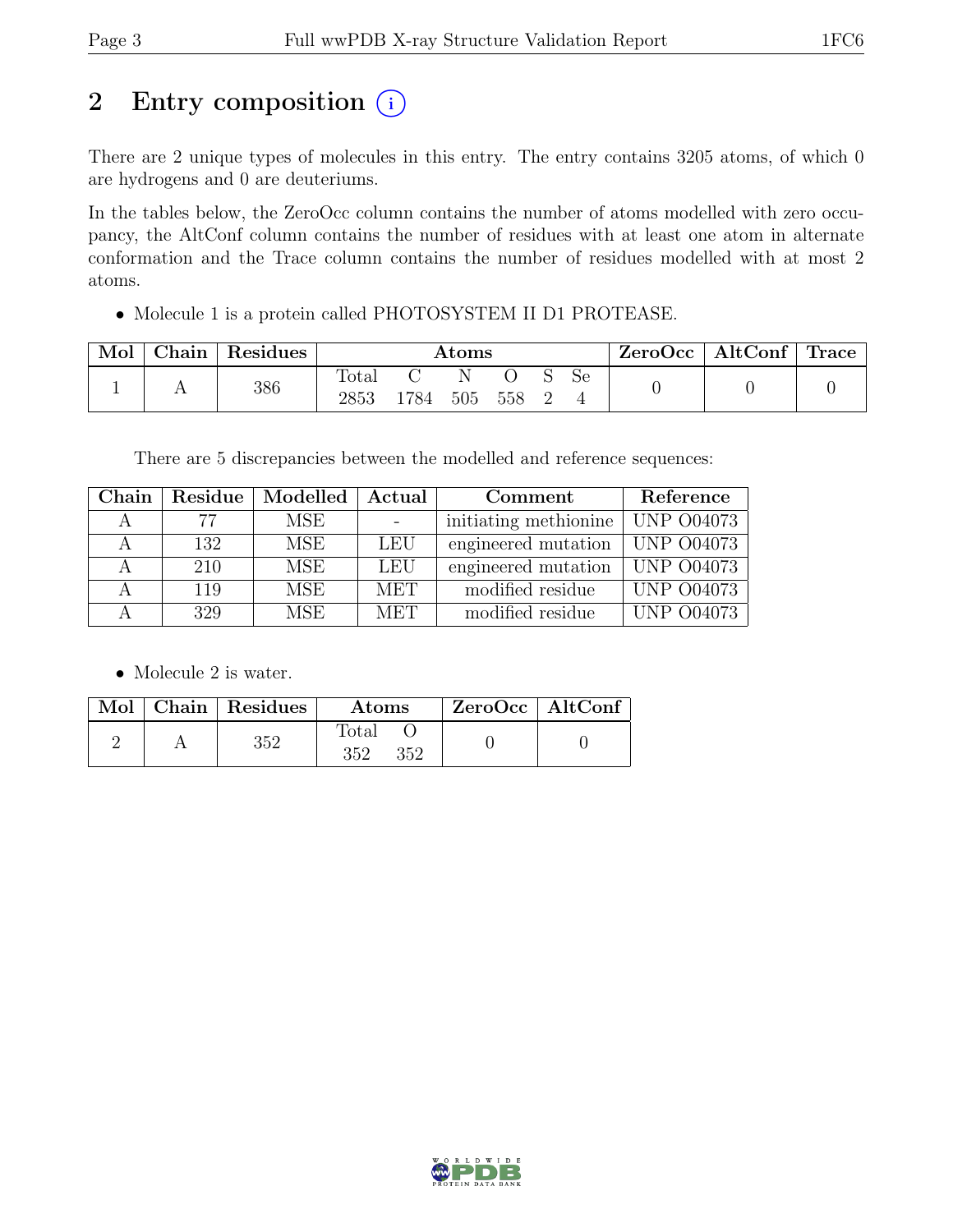# 3 Residue-property plots  $(i)$

These plots are drawn for all protein, RNA, DNA and oligosaccharide chains in the entry. The first graphic for a chain summarises the proportions of the various outlier classes displayed in the second graphic. The second graphic shows the sequence view annotated by issues in geometry. Residues are color-coded according to the number of geometric quality criteria for which they contain at least one outlier: green  $= 0$ , yellow  $= 1$ , orange  $= 2$  and red  $= 3$  or more. Stretches of 2 or more consecutive residues without any outlier are shown as a green connector. Residues present in the sample, but not in the model, are shown in grey.

Note EDS was not executed.



• Molecule 1: PHOTOSYSTEM II D1 PROTEASE

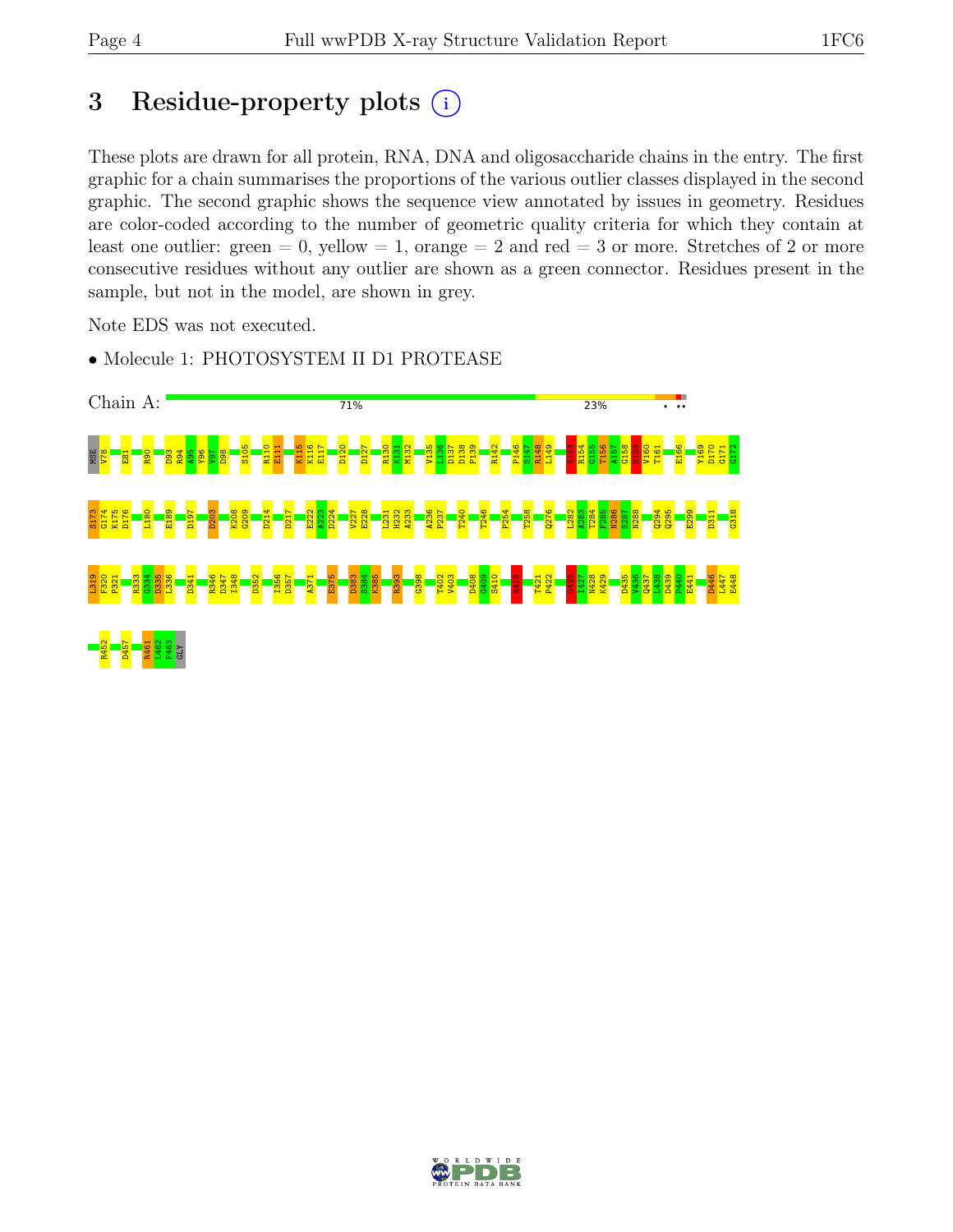## 4 Data and refinement statistics  $(i)$

Xtriage (Phenix) and EDS were not executed - this section is therefore incomplete.

| Property                               | Value                                              | <b>Source</b> |  |
|----------------------------------------|----------------------------------------------------|---------------|--|
| Space group                            | C <sub>1</sub> 2 <sub>1</sub>                      | Depositor     |  |
| Cell constants                         | 63.73Å<br>64.45Å<br>111.30Å                        | Depositor     |  |
| a, b, c, $\alpha$ , $\beta$ , $\gamma$ | $122.11^{\circ}$<br>$90.00^\circ$<br>$90.00^\circ$ |               |  |
| Resolution $(A)$                       | 30.00<br>1.80                                      | Depositor     |  |
| % Data completeness                    | 99.1 (30.00-1.80)                                  | Depositor     |  |
| (in resolution range)                  |                                                    |               |  |
| $\mathrm{R}_{merge}$                   | 0.06                                               | Depositor     |  |
| $\mathrm{R}_{sym}$                     | (Not available)                                    | Depositor     |  |
| Refinement program                     | TNT <sub>5E</sub>                                  | Depositor     |  |
| $R, R_{free}$                          | 0.168<br>0.237                                     | Depositor     |  |
| Estimated twinning fraction            | No twinning to report.                             | Xtriage       |  |
| Total number of atoms                  | 3205                                               | wwPDB-VP      |  |
| Average B, all atoms $(A^2)$           | 25.0                                               | wwPDB-VP      |  |

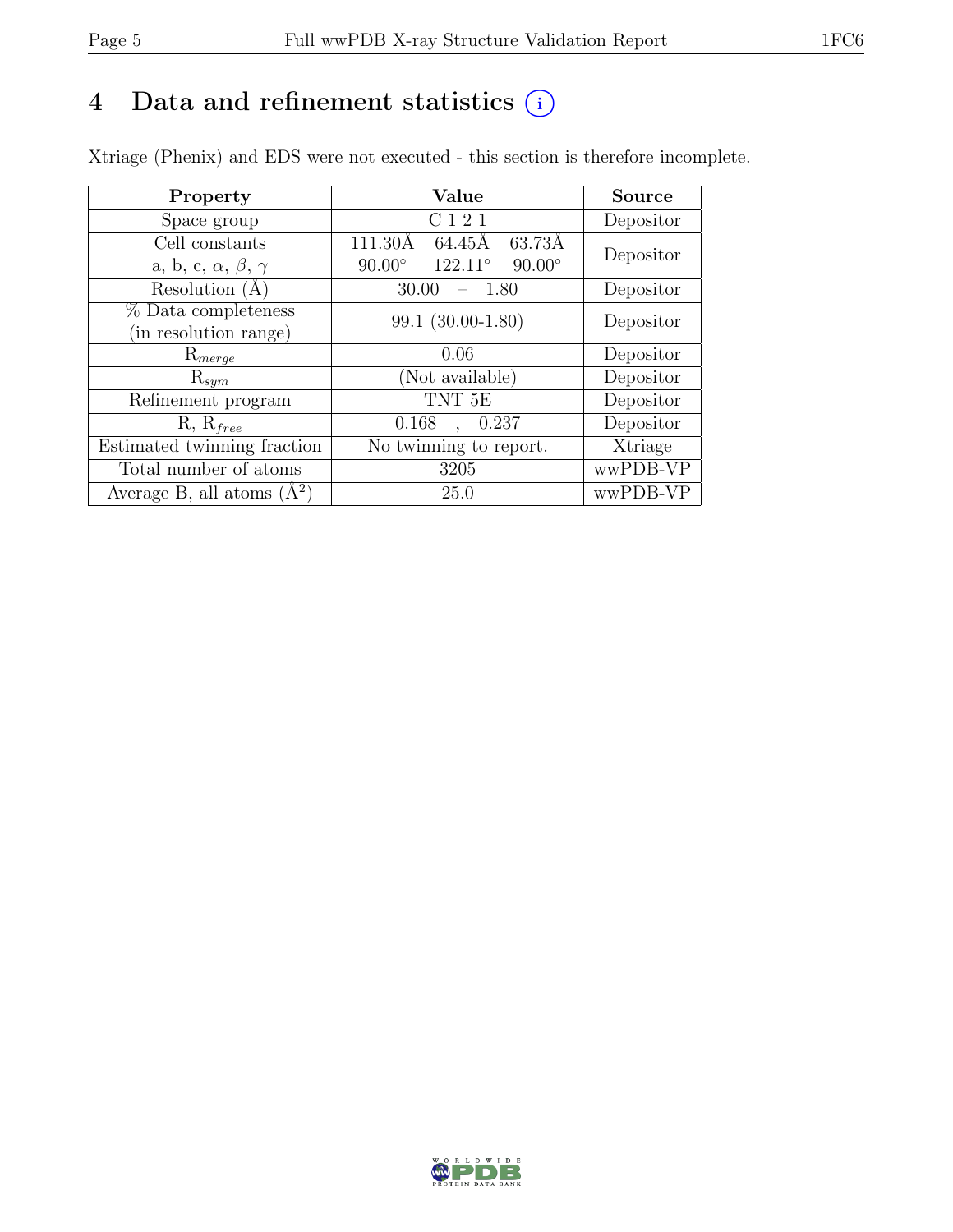# 5 Model quality  $(i)$

### 5.1 Standard geometry (i)

The Z score for a bond length (or angle) is the number of standard deviations the observed value is removed from the expected value. A bond length (or angle) with  $|Z| > 5$  is considered an outlier worth inspection. RMSZ is the root-mean-square of all Z scores of the bond lengths (or angles).

| Mol | Chain |      | Bond lengths        | Bond angles |                     |  |
|-----|-------|------|---------------------|-------------|---------------------|--|
|     |       | RMSZ | H Z                 | <b>RMSZ</b> | # Z                 |  |
|     |       |      | $10/2890$ $(0.3\%)$ | $1.50\,$    | $66/3924$ $(1.7\%)$ |  |

All (10) bond length outliers are listed below:

| Mol | Chain | Res | <b>Type</b>          | Atoms    | $\mathbf{Z}$ | Observed(A) | Ideal(A) |
|-----|-------|-----|----------------------|----------|--------------|-------------|----------|
|     | A     | 441 | $\operatorname{GLU}$ | $CD-OE2$ | 7.31         | 1.33        | 1.25     |
| 1   | A     | 375 | GLU                  | $CD-OE2$ | 7.11         | 1.33        | 1.25     |
| 1   | A     | 117 | GLU                  | $CD-OE2$ | 7.04         | 1.33        | 1.25     |
| 1   | A     | 228 | GLU                  | CD-OE2   | 6.63         | 1.32        | 1.25     |
| 1   | A     | 189 | GLU                  | $CD-OE2$ | 6.54         | 1.32        | 1.25     |
|     | A     | 166 | GLU                  | CD-OE2   | 6.46         | 1.32        | 1.25     |
| 1   | A     | 299 | GLU                  | $CD-OE2$ | 6.43         | 1.32        | 1.25     |
|     | A     | 222 | GLU                  | $CD-OE2$ | 5.76         | 1.31        | 1.25     |
| 1   | A     | 448 | GLU                  | CD-OE2   | 5.60         | 1.31        | 1.25     |
| 1   | A     | 111 | GLU                  | CD-OE2   | 5.01         | 1.31        | 1.25     |

All (66) bond angle outliers are listed below:

| Mol            | Chain        | Res | <b>Type</b> | Atoms                   | Z        | Observed $(°)$ | $Ideal(^o)$ |
|----------------|--------------|-----|-------------|-------------------------|----------|----------------|-------------|
| 1              | A            | 435 | <b>ASP</b>  | $CB-CG-OD2$             | $-11.10$ | 108.31         | 118.30      |
| 1              | A            | 90  | $\rm{ARG}$  | NE-CZ-NH <sub>2</sub>   | $-11.02$ | 114.79         | 120.30      |
| 1              | А            | 93  | ASP         | $CB-CG-OD2$             | $-9.77$  | 109.50         | 118.30      |
| 1              | $\mathbf{A}$ | 341 | <b>ASP</b>  | $CB-CG-OD1$             | 9.34     | 126.70         | 118.30      |
| $\overline{1}$ | $\mathbf{A}$ | 341 | <b>ASP</b>  | $CB-CG-OD2$             | $-9.17$  | 110.05         | 118.30      |
| $\mathbf{1}$   | А            | 94  | $\rm{ARG}$  | NE-CZ-NH1               | 9.01     | 124.81         | 120.30      |
| $\mathbf{1}$   | А            | 130 | $\rm{ARG}$  | NE-CZ-NH <sub>2</sub>   | $-8.96$  | 115.82         | 120.30      |
| $\mathbf{1}$   | А            | 138 | <b>ASP</b>  | $CB-CG-OD2$             | $-8.61$  | 110.55         | 118.30      |
| 1              | А            | 93  | ASP         | $CB-CG-OD1$             | 8.52     | 125.97         | 118.30      |
| 1              | А            | 197 | ASP         | $CB-CG-OD1$             | 8.26     | 125.74         | 118.30      |
| $\mathbf 1$    | A            | 352 | <b>ASP</b>  | $\overline{C}$ B-CG-OD2 | $-7.91$  | 111.18         | 118.30      |
| 1              | A            | 214 | ASP         | $CB-CG-OD1$             | 7.89     | 125.40         | 118.30      |
| $\mathbf 1$    | A            | 127 | <b>ASP</b>  | $CB-CG-OD2$             | $-7.70$  | 111.37         | 118.30      |
| 1              | А            | 217 | ASP         | $CB-CG-OD1$             | 7.69     | 125.22         | 118.30      |

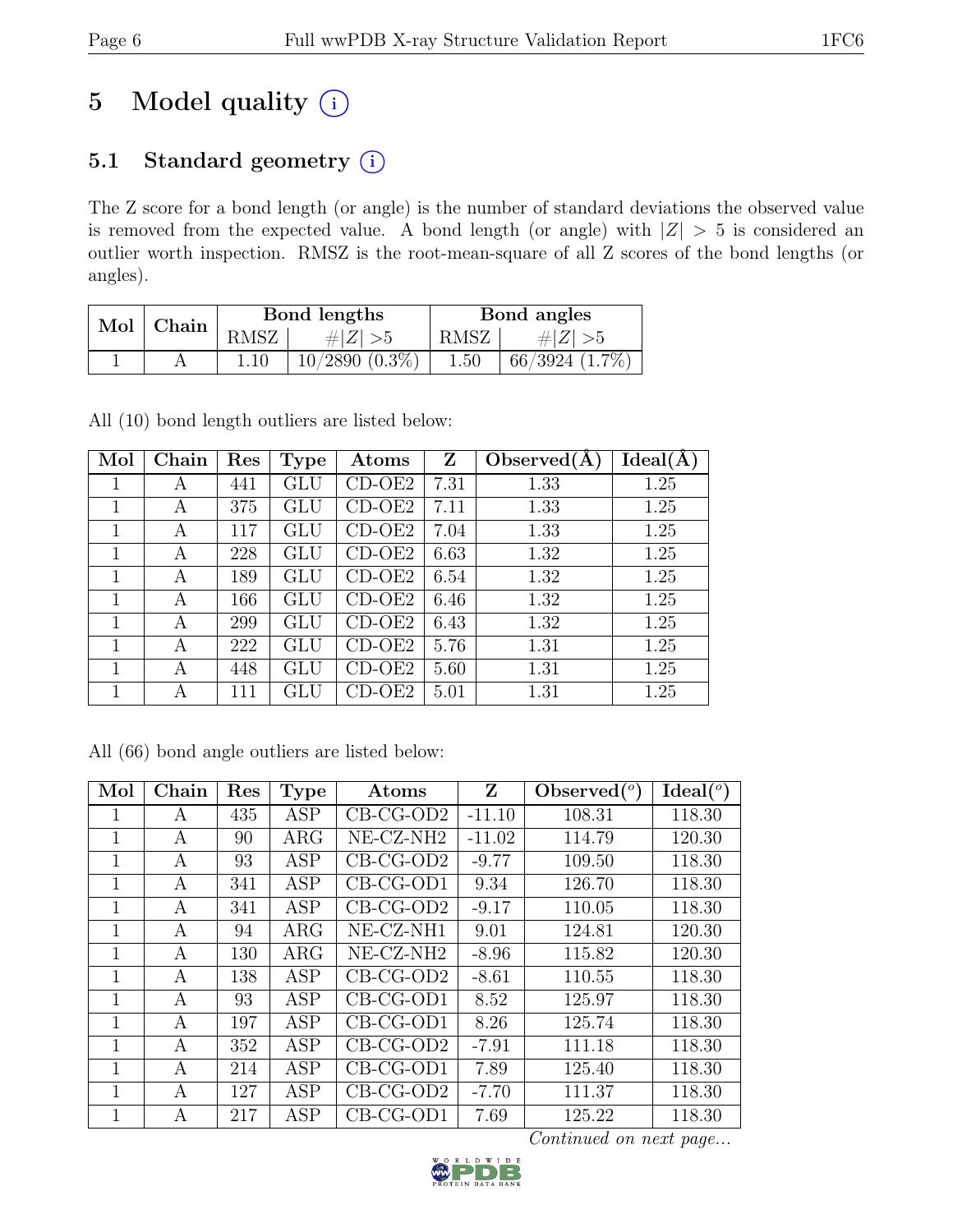| Mol            | Chain            | Res | Type                    | Atoms                                      | $\mathbf{Z}$ | Observed $\left(\overline{\phantom{a}}\right)$ | Ideal $\overline{(\,^o)}$ |
|----------------|------------------|-----|-------------------------|--------------------------------------------|--------------|------------------------------------------------|---------------------------|
| $\mathbf 1$    | A                | 137 | ASP                     | $CB-CG-OD2$                                | $-7.64$      | 111.42                                         | 118.30                    |
| $\mathbf{1}$   | A                | 138 | <b>ASP</b>              | $CB-CG-OD1$                                | 7.43         | 124.98                                         | 118.30                    |
| $\mathbf{1}$   | A                | 333 | ARG                     | NE-CZ-NH1                                  | 7.43         | 124.01                                         | 120.30                    |
| $\mathbf{1}$   | A                | 94  | ARG                     | NE-CZ-NH2                                  | $-7.32$      | 116.64                                         | 120.30                    |
| $\mathbf{1}$   | A                | 457 | ASP                     | $CB-CG-OD1$                                | 7.30         | 124.87                                         | 118.30                    |
| $\mathbf 1$    | A                | 142 | ARG                     | $NE- CZ-NH1$                               | $-6.85$      | 116.88                                         | 120.30                    |
| $\mathbf 1$    | A                | 224 | ASP                     | $CB-CG-OD1$                                | 6.78         | 124.40                                         | 118.30                    |
| $\mathbf{1}$   | A                | 418 | ARG                     | NE-CZ-NH <sub>2</sub>                      | $-6.73$      | 116.94                                         | 120.30                    |
| $\mathbf{1}$   | $\boldsymbol{A}$ | 148 | ARG                     | NE-CZ-NH1                                  | 6.67         | 123.64                                         | 120.30                    |
| $\overline{1}$ | А                | 439 | ASP                     | $\overline{\text{CB-CG-OD2}}$              | $-6.66$      | 112.30                                         | 118.30                    |
| $\mathbf 1$    | $\boldsymbol{A}$ | 203 | <b>ASP</b>              | $CB-CG-OD2$                                | $-6.53$      | 112.42                                         | 118.30                    |
| $\mathbf{1}$   | A                | 98  | ASP                     | $CB-CG-OD2$                                | $-6.45$      | 112.49                                         | 118.30                    |
| $\mathbf{1}$   | $\boldsymbol{A}$ | 98  | ASP                     | $CB-CG-OD1$                                | 6.36         | 124.02                                         | 118.30                    |
| $\mathbf{1}$   | $\boldsymbol{A}$ | 130 | $\rm{ARG}$              | $\overline{\text{NE}}$ -CZ-NH1             | 6.34         | 123.47                                         | 120.30                    |
| $\overline{1}$ | $\boldsymbol{A}$ | 176 | <b>ASP</b>              | $CB-CG-OD2$                                | $-6.31$      | 112.62                                         | 118.30                    |
| $\mathbf 1$    | A                | 105 | <b>SER</b>              | $N$ -CA-CB                                 | 6.30         | 119.95                                         | 110.50                    |
| $\mathbf{1}$   | A                | 137 | ASP                     | $CB-CG-OD1$                                | 6.29         | 123.96                                         | 118.30                    |
| $\mathbf 1$    | $\boldsymbol{A}$ | 457 | ASP                     | $CB-CG-OD2$                                | $-6.23$      | 112.69                                         | 118.30                    |
| $\mathbf{1}$   | A                | 127 | ASP                     | $CB-CG-OD1$                                | 6.17         | 123.86                                         | 118.30                    |
| $\mathbf{1}$   | $\boldsymbol{A}$ | 154 | $\rm{ARG}$              | NE-CZ-NH1                                  | 6.02         | 123.31                                         | 120.30                    |
| $\mathbf{1}$   | $\boldsymbol{A}$ | 426 | ASP                     | $CB-CG-OD2$                                | $-6.01$      | 112.89                                         | 118.30                    |
| $\mathbf{1}$   | A                | 408 | ASP                     | $CB-CG-OD1$                                | 6.00         | 123.70                                         | 118.30                    |
| $\mathbf{1}$   | A                | 357 | ASP                     | $\overline{\text{CB-CG-OD1}}$              | 5.97         | 123.68                                         | 118.30                    |
| $\mathbf{1}$   | A                | 383 | ASP                     | $CB-CG-OD2$                                | $-5.84$      | 113.04                                         | 118.30                    |
| $\mathbf{1}$   | A                | 418 | ARG                     | NE-CZ-NH1                                  | 5.83         | 123.22                                         | 120.30                    |
| $\mathbf{1}$   | A                | 346 | ARG                     | $\overline{\text{NE}}$ -CZ-NH <sub>2</sub> | 5.83         | 123.21                                         | 120.30                    |
| $\mathbf{1}$   | A                | 148 | ARG                     | $NE- CZ-NH2$                               | $-5.80$      | 117.40                                         | 120.30                    |
| $\mathbf{1}$   | $\boldsymbol{A}$ | 217 | ASP                     | $CB-CG-OD2$                                | $-5.79$      | 113.09                                         | 118.30                    |
| $\overline{1}$ | A                | 335 | ASP                     | $CB-CG-OD2$                                | $-5.77$      | 113.11                                         | 118.30                    |
| $\mathbf 1$    | A                | 439 | ASP                     | $CB-CG-OD1$                                | 5.74         | 123.46                                         | 118.30                    |
| $\mathbf 1$    | A                | 96  | <b>TYR</b>              | $CB-CG-CD2$                                | $-5.70$      | 117.58                                         | 121.00                    |
| $\mathbf{1}$   | A                | 224 | ASP                     | $CB-CG-OD2$                                | $-5.65$      | 113.21                                         | 118.30                    |
| $\mathbf{1}$   | A                | 393 | $\rm{ARG}$              | NE-CZ-NH1                                  | 5.59         | 123.10                                         | 120.30                    |
| $\mathbf{1}$   | А                | 408 | $\overline{\text{ASP}}$ | $CB-CG-OD2$                                | $-5.58$      | 113.28                                         | 118.30                    |
| $\mathbf 1$    | A                | 446 | ASP                     | $CB-CG-OD2$                                | $-5.57$      | 113.29                                         | 118.30                    |
| $\mathbf{1}$   | A                | 153 | $\rm{ARG}$              | NE-CZ-NH <sub>2</sub>                      | $-5.52$      | 117.54                                         | 120.30                    |
| $\mathbf 1$    | A                | 426 | ASP                     | $CB-CG-OD1$                                | 5.41         | 123.17                                         | 118.30                    |
| $\mathbf{1}$   | А                | 393 | $\rm{ARG}$              | NE-CZ-NH <sub>2</sub>                      | $-5.37$      | 117.61                                         | 120.30                    |
| $\mathbf{1}$   | A                | 357 | ASP                     | $CB-CG-OD2$                                | $-5.37$      | 113.47                                         | 118.30                    |
| $\mathbf 1$    | A                | 120 | ASP                     | $CB-CG-OD1$                                | 5.33         | 123.10                                         | 118.30                    |
| $\mathbf{1}$   | A                | 110 | $\rm{ARG}$              | NE-CZ-NH <sub>2</sub>                      | $-5.32$      | 117.64                                         | 120.30                    |
| $\mathbf{1}$   | A                | 335 | ASP                     | $CB-CG-OD1$                                | 5.32         | 123.08                                         | 118.30                    |

Continued from previous page...

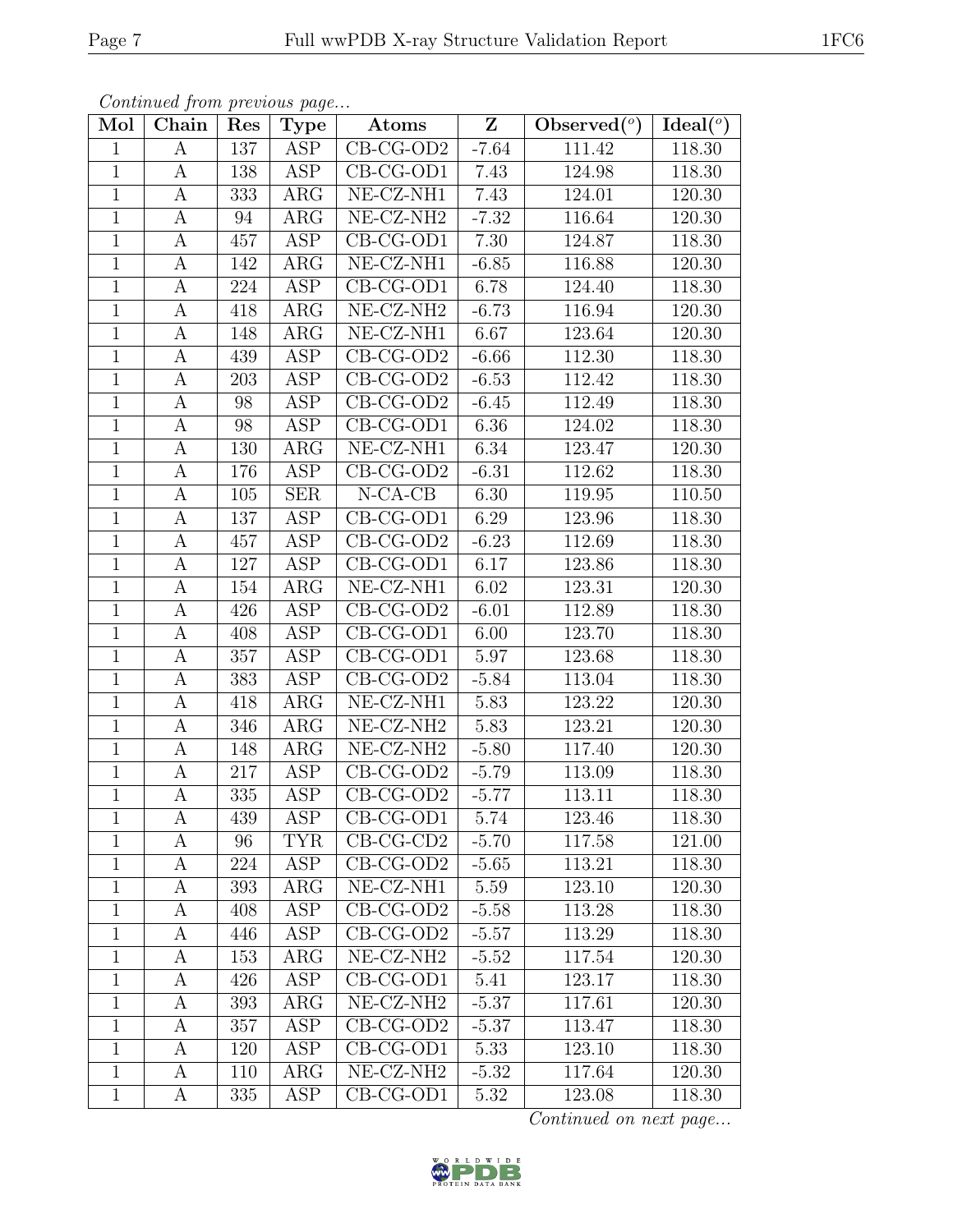| Mol | Chain | Res | <b>Type</b> | Atoms                 | Z       | Observed $(°)$ | $Ideal(^o)$ |
|-----|-------|-----|-------------|-----------------------|---------|----------------|-------------|
|     | A     | 383 | <b>ASP</b>  | CB-CG-OD1             | 5.29    | 123.06         | 118.30      |
| 1   | A     | 452 | $\rm{ARG}$  | NE-CZ-NH <sub>2</sub> | $-5.23$ | 117.69         | 120.30      |
|     | A     | 347 | <b>ASP</b>  | $CB-CG-OD2$           | $-5.21$ | 113.61         | 118.30      |
|     | А     | 311 | ASP         | CB-CG-OD1             | 5.18    | 122.97         | 118.30      |
| 1   | A     | 461 | $\rm{ARG}$  | NE-CZ-NH1             | 5.18    | 122.89         | 120.30      |
|     | A     | 346 | $\rm{ARG}$  | NE-CZ-NH1             | $-5.13$ | 117.73         | 120.30      |
|     | А     | 203 | ASP         | CB-CG-OD1             | 5.12    | 122.91         | 118.30      |
| 1   | A     | 435 | ASP         | CB-CG-OD1             | 5.09    | 122.88         | 118.30      |
|     | А     | 197 | <b>ASP</b>  | $CB-CG-OD2$           | $-5.02$ | 113.78         | 118.30      |
|     | А     | 214 | ASP         | $CB-CG-OD2$           | $-5.00$ | 113.80         | 118.30      |

Continued from previous page...

There are no chirality outliers.

There are no planarity outliers.

### 5.2 Too-close contacts  $(i)$

In the following table, the Non-H and H(model) columns list the number of non-hydrogen atoms and hydrogen atoms in the chain respectively. The H(added) column lists the number of hydrogen atoms added and optimized by MolProbity. The Clashes column lists the number of clashes within the asymmetric unit, whereas Symm-Clashes lists symmetry-related clashes.

| Mol |     |  | Chain   Non-H   $H$ (model)   $H$ (added)   Clashes   Symm-Clashes |
|-----|-----|--|--------------------------------------------------------------------|
|     |     |  |                                                                    |
|     | 352 |  |                                                                    |
|     | 205 |  |                                                                    |

The all-atom clashscore is defined as the number of clashes found per 1000 atoms (including hydrogen atoms). The all-atom clashscore for this structure is 10.

All (58) close contacts within the same asymmetric unit are listed below, sorted by their clash magnitude.

|                              | Atom-2            | Interatomic    | Clash   |
|------------------------------|-------------------|----------------|---------|
| Atom-1                       |                   | distance $(A)$ | overlap |
| 1: A: 175: LYS: HB3          | 1: A:209: GLY:HA2 | 1.58           | 0.84    |
| 1:A:319:LEU:HD22             | 1:A:321:PRO:HD2   | 1.61           | 0.83    |
| 1:A:232:HIS:HB3              | 1: A:240:THR:HG22 | 1.63           | 0.78    |
| $1:A:\overline{175:LYS:HG2}$ | 2:A:768:HOH:O     | 1.89           | 0.73    |
| 1: A:319: LEU: CD2           | 1:A:321:PRO:HD2   | 2.20           | 0.72    |
| $1: A:398: \overline{GLY:H}$ | 1:A:428:ASN:HD22  | 1.43           | 0.67    |
| 1:A:153:ARG:HD2              | 2:A:653:HOH:O     | 1.94           | 0.66    |
| 1: A: 111: GLU: O            | 1:A:115:LYS:HE2   | 1.95           | 0.66    |

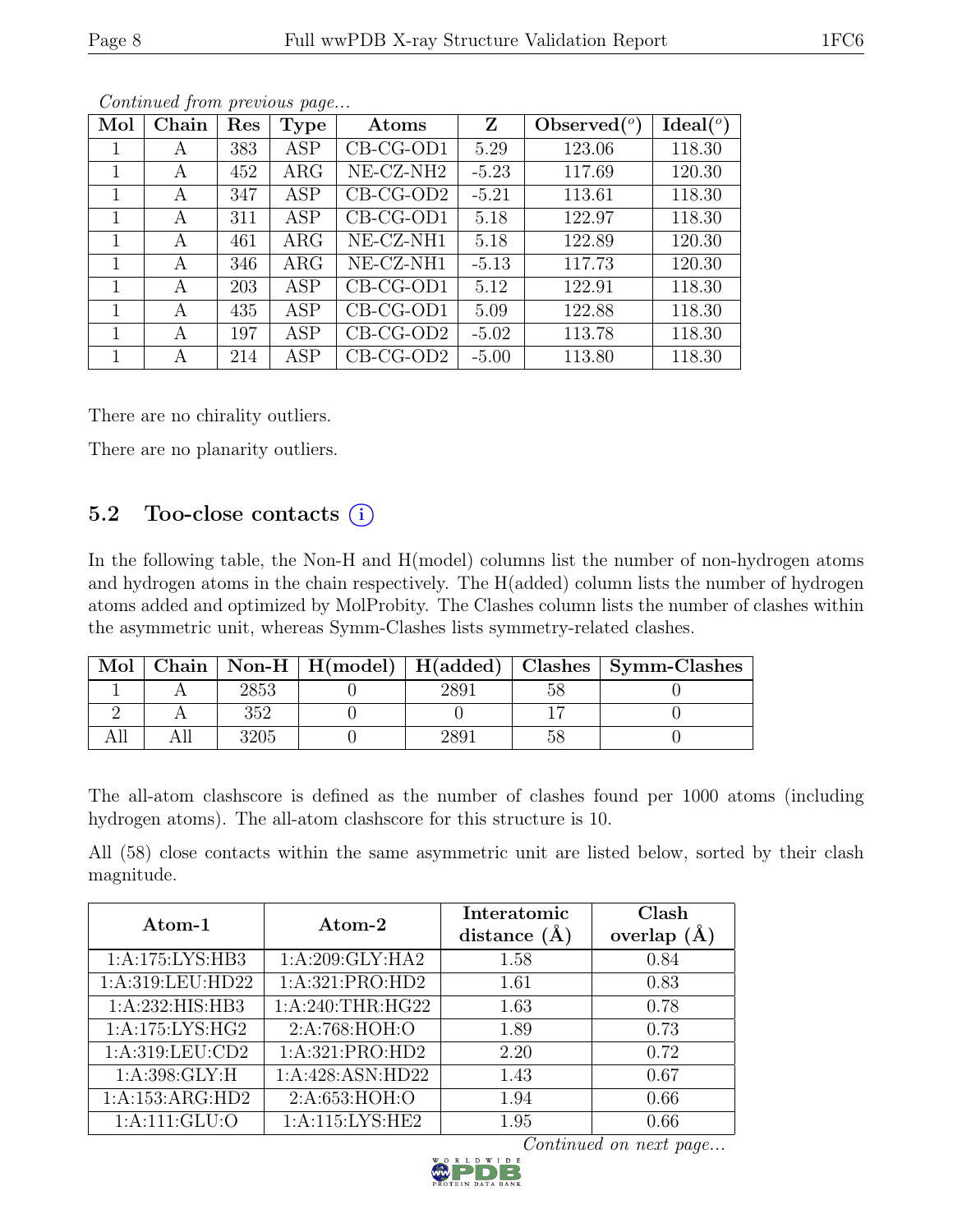| Continua from previous page   |                     | Interatomic      | $\overline{\text{Clash}}$ |
|-------------------------------|---------------------|------------------|---------------------------|
| Atom-1                        | Atom-2              | distance $(\AA)$ | overlap $(\AA)$           |
| 1:A:153:ARG:HB2               | 2:A:764:HOH:O       | 1.94             | 0.66                      |
| $1:A:231:L\overline{EU:HD12}$ | 1:A:231:LEU:N       | 2.12             | 0.65                      |
| 1:A:418:ARG:HD2               | 1:A:426:ASP:OD1     | 1.96             | 0.64                      |
| 1:A:446:ASP:HB2               | 2:A:623:HOH:O       | 1.98             | 0.63                      |
| 1: A: 156: THR: HG22          | 1: A:160: VAL:O     | 2.00             | 0.62                      |
| 1:A:232:HIS:HD2               | 1:A:233:ALA:O       | 1.82             | 0.62                      |
| 1:A:175:LYS:HA                | 2:A:768:HOH:O       | 2.00             | 0.61                      |
| 1: A:258:THR:HB               | 1:A:447:LEU:HD13    | 1.80             | 0.61                      |
| 1:A:294:GLN:NE2               | 2:A:761:HOH:O       | 2.33             | 0.61                      |
| 1:A:175:LYS:HB3               | 1:A:209:GLY:CA      | 2.30             | 0.61                      |
| 1:A:149:LEU:O                 | 1:A:153:ARG:HG3     | 2.02             | 0.60                      |
| 1:A:161:THR:HG22              | 2:A:684:HOH:O       | 2.01             | 0.59                      |
| 1:A:254:PRO:HA                | 1: A:284:THR:HG22   | 1.85             | 0.58                      |
| 1:A:319:LEU:HD22              | 1:A:321:PRO:CD      | 2.34             | 0.56                      |
| 1:A:146:PRO:HD3               | 1:A:410:SER:HB3     | 1.88             | 0.55                      |
| 1:A:174:GLY:O                 | 1:A:208:LYS:HE3     | 2.08             | 0.54                      |
| 1:A:286:ASN:HD22              | 1: A:286: ASN: C    | 2.10             | 0.54                      |
| 1:A:174:GLY:O                 | 1:A:175:LYS:HB2     | 2.09             | 0.52                      |
| 1:A:385:LYS:HE3               | 2:A:536:HOH:O       | 2.08             | 0.51                      |
| 1: A:318: GLY:N               | 2:A:782:HOH:O       | 2.21             | 0.51                      |
| 1:A:203:ASP:OD2               | 1:A:227:VAL:HG23    | 2.12             | 0.50                      |
| 1:A:383:ASP:OD2               | 1: A:421:THR:HB     | 2.14             | 0.48                      |
| 1:A:446:ASP:OD2               | 2:A:623:HOH:O       | 2.20             | 0.48                      |
| 1:A:159:SER:HA                | 2:A:773:HOH:O       | 2.14             | 0.48                      |
| 1:A:159:SER:O                 | 1:A:159:SER:OG      | 2.30             | 0.48                      |
| 1:A:385:LYS:HA                | 1: A: 385: LYS: HE2 | 1.96             | 0.47                      |
| 1:A:246:THR:HB                | 2:A:685:HOH:O       | 2.14             | 0.47                      |
| 1: A: 158: GLY: C             | 1: A:160: VAL:H     | 2.19             | 0.46                      |
| 1:A:232:HIS:CG                | 1:A:237:PRO:HA      | 2.50             | 0.46                      |
| 1:A:115:LYS:O                 | 1:A:116:LYS:HE2     | 2.16             | 0.46                      |
| 1:A:171:GLY:HA3               | 2:A:781:HOH:O       | 2.16             | 0.46                      |
| 1:A:78:VAL:O                  | 1:A:78:VAL:HG13     | 2.16             | 0.46                      |
| 1:A:402:THR:HG22              | 1:A:403:VAL:N       | 2.31             | 0.46                      |
| 1:A:139:PRO:HB2               | 1:A:169:TYR:CE1     | 2.51             | 0.45                      |
| 1:A:335:ASP:CG                | 1:A:348: ILE: HD11  | 2.37             | 0.45                      |
| 1:A:336:LEU:O                 | 1:A:422:PRO:HD3     | 2.15             | 0.45                      |
| 1:A:371:ALA:HA                | 1:A:375:GLU:HG3     | 1.99             | 0.45                      |
| 1:A:170:ASP:HB3               | 1:A:173:SER:HA      | 1.98             | 0.44                      |
| 1:A:171:GLY:N                 | 2:A:781:HOH:O       | 2.48             | 0.44                      |
| 1:A:428:ASN:O                 | 1:A:429:LYS:HB2     | 2.17             | 0.44                      |
| 1:A:393:ARG:NE                | 2:A:668:HOH:O       | 2.49             | 0.43                      |

Continued from previous page.

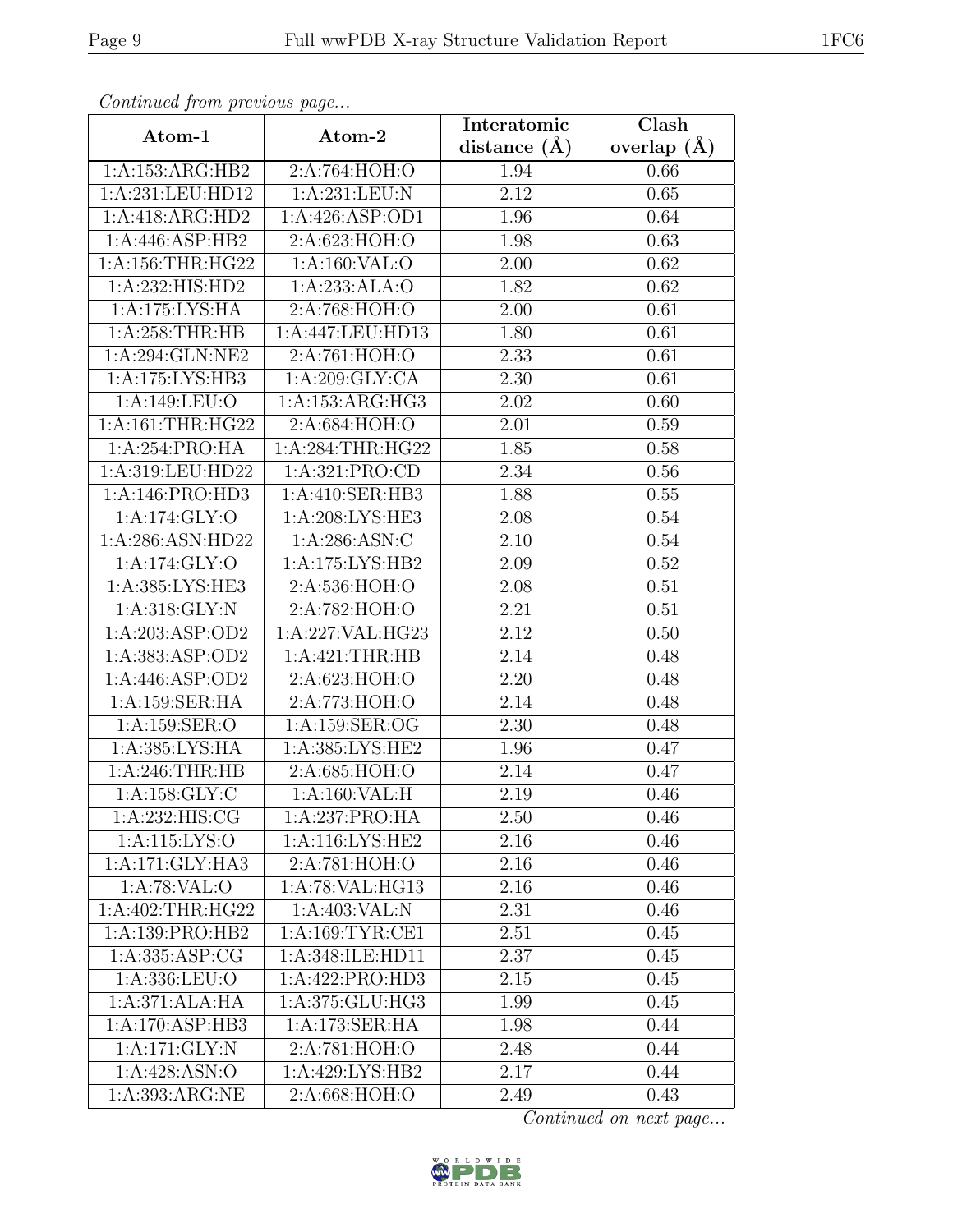| Atom-1             | Atom-2               | Interatomic<br>distance $(\AA)$ | Clash<br>overlap $(\AA)$ |
|--------------------|----------------------|---------------------------------|--------------------------|
| 1:A:153:ARG:HD2    | 1:A:153:ARG:HH11     | 1.63                            | 0.43                     |
| 1: A:286: ASN:ND2  | 1: A:288: ASN:H      | 2.17                            | 0.43                     |
| 1: A:294: GLN: HG3 | 1: A: 356: ILE: HD11 | 2.02                            | 0.42                     |
| 1:A:429:LYS:HE2    | 2:A:767:HOH:O        | 2.20                            | 0.41                     |
| 1:A:148:ARG:NE     | 1:A:148:ARG:HA       | 2.36                            | 0.41                     |
| 1: A: 132: MSE: O  | 1:A:135:VAL:HG22     | 2.21                            | 0.41                     |
| 1:A:320:PHE:HB3    | 1:A:321:PRO:HD3      | 2.03                            | 0.41                     |
| 1: A:81: GLU: HG2  | 2: A:705: HOH:O      | 2.21                            | 0.40                     |
| 1:A:233:ALA:HB3    | 1:A:236:ALA:HB3      | 2.04                            | 0.40                     |

Continued from previous page...

There are no symmetry-related clashes.

### 5.3 Torsion angles  $(i)$

#### 5.3.1 Protein backbone  $(i)$

In the following table, the Percentiles column shows the percent Ramachandran outliers of the chain as a percentile score with respect to all X-ray entries followed by that with respect to entries of similar resolution.

The Analysed column shows the number of residues for which the backbone conformation was analysed, and the total number of residues.

| Mol   Chain | Analysed                                                     |  | Favoured   Allowed   Outliers   Percentiles |
|-------------|--------------------------------------------------------------|--|---------------------------------------------|
|             | $\mid$ 384/388 (99%)   374 (97%)   8 (2%)   2 (0%)   29   15 |  |                                             |

All (2) Ramachandran outliers are listed below:

| Mol | ${\rm Chain}$ | $\operatorname{Res}% \left( \mathcal{N}\right) \equiv\operatorname{Res}(\mathcal{N}_{0},\mathcal{N}_{0})$ | ype |
|-----|---------------|-----------------------------------------------------------------------------------------------------------|-----|
|     |               |                                                                                                           |     |
|     |               |                                                                                                           |     |

#### 5.3.2 Protein sidechains  $(i)$

In the following table, the Percentiles column shows the percent sidechain outliers of the chain as a percentile score with respect to all X-ray entries followed by that with respect to entries of similar resolution.

The Analysed column shows the number of residues for which the sidechain conformation was analysed, and the total number of residues.

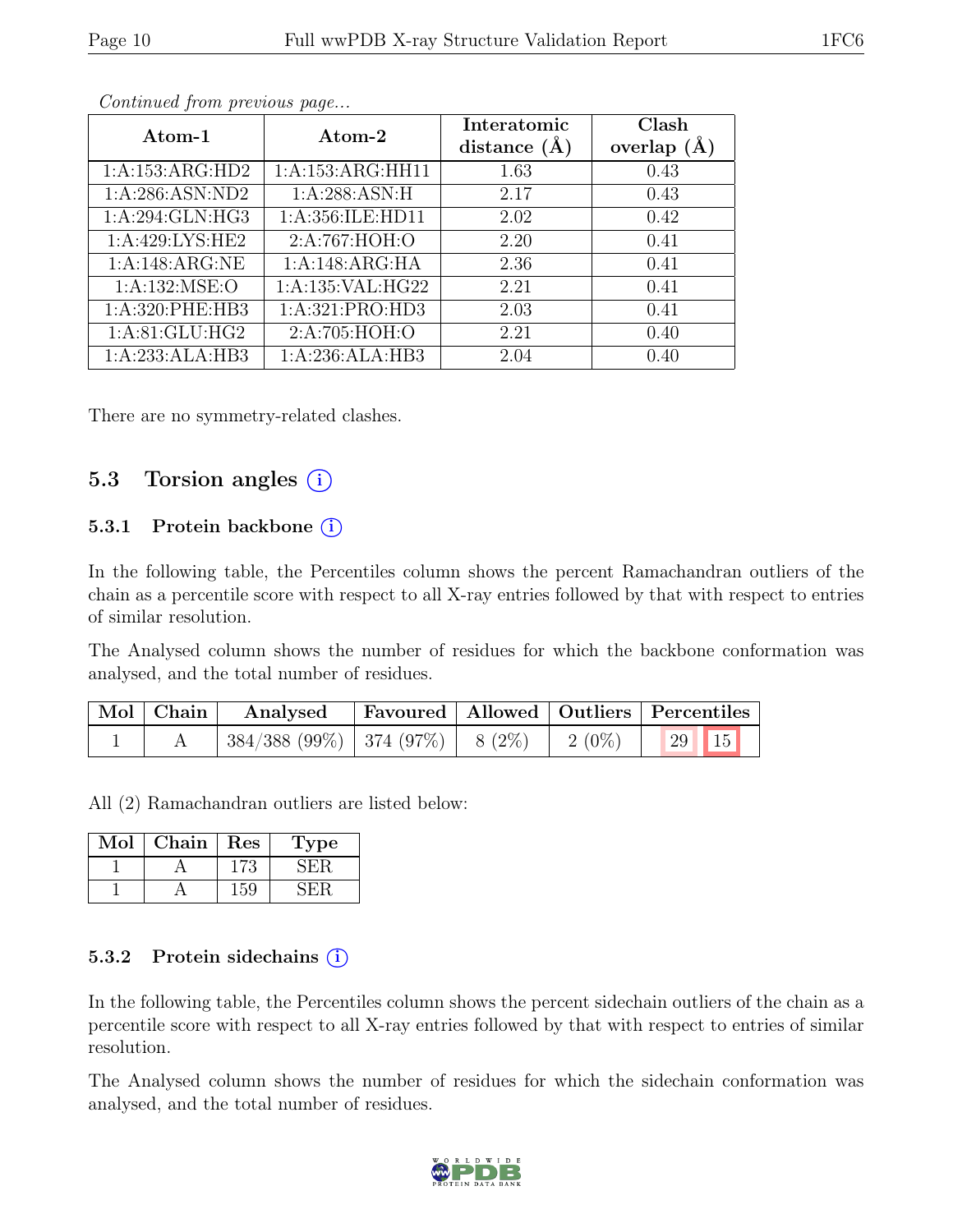| $\mid$ Mol $\mid$ Chain | Analysed                                  | Rotameric   Outliers   Percentiles |                |
|-------------------------|-------------------------------------------|------------------------------------|----------------|
|                         | $302/298$ (101\%)   287 (95\%)   15 (5\%) |                                    | $\mid$ 24   10 |

All (15) residues with a non-rotameric sidechain are listed below:

| Mol          | Chain          | Res | <b>Type</b> |
|--------------|----------------|-----|-------------|
| 1            | А              | 115 | <b>LYS</b>  |
| $\mathbf{1}$ | $\mathbf{A}$   | 153 | $\rm{ARG}$  |
| 1            | A              | 156 | <b>THR</b>  |
| $\mathbf{1}$ | $\mathbf{A}$   | 159 | <b>SER</b>  |
| $\mathbf{1}$ | $\mathbf{A}$   | 180 | <b>LEU</b>  |
| 1            | $\mathbf{A}$   | 276 | <b>GLN</b>  |
| $\mathbf{1}$ | $\mathbf{A}$   | 282 | <b>LEU</b>  |
| $\mathbf{1}$ | $\overline{A}$ | 286 | <b>ASN</b>  |
| $\mathbf 1$  | $\mathbf{A}$   | 295 | <b>GLN</b>  |
| $\mathbf{1}$ | $\overline{A}$ | 319 | LEU         |
| $\mathbf{1}$ | $\mathbf{A}$   | 385 | <b>LYS</b>  |
| 1            | $\overline{A}$ | 418 | $\rm{ARG}$  |
| $\mathbf{1}$ | $\mathbf{A}$   | 426 | <b>ASP</b>  |
| $\mathbf 1$  | $\mathbf{A}$   | 437 | <b>GLN</b>  |
| 1            | $\overline{A}$ | 461 | ARG         |

Sometimes sidechains can be flipped to improve hydrogen bonding and reduce clashes. All (6) such sidechains are listed below:

| Mol | Chain | Res | <b>Type</b> |
|-----|-------|-----|-------------|
|     |       | 102 | <b>ASN</b>  |
|     |       | 226 | <b>GLN</b>  |
|     |       | 232 | <b>HIS</b>  |
|     |       | 286 | <b>ASN</b>  |
|     |       | 294 | <b>GLN</b>  |
|     |       | 428 | <b>ASN</b>  |

#### 5.3.3 RNA  $(i)$

There are no RNA molecules in this entry.

#### 5.4 Non-standard residues in protein, DNA, RNA chains (i)

There are no non-standard protein/DNA/RNA residues in this entry.

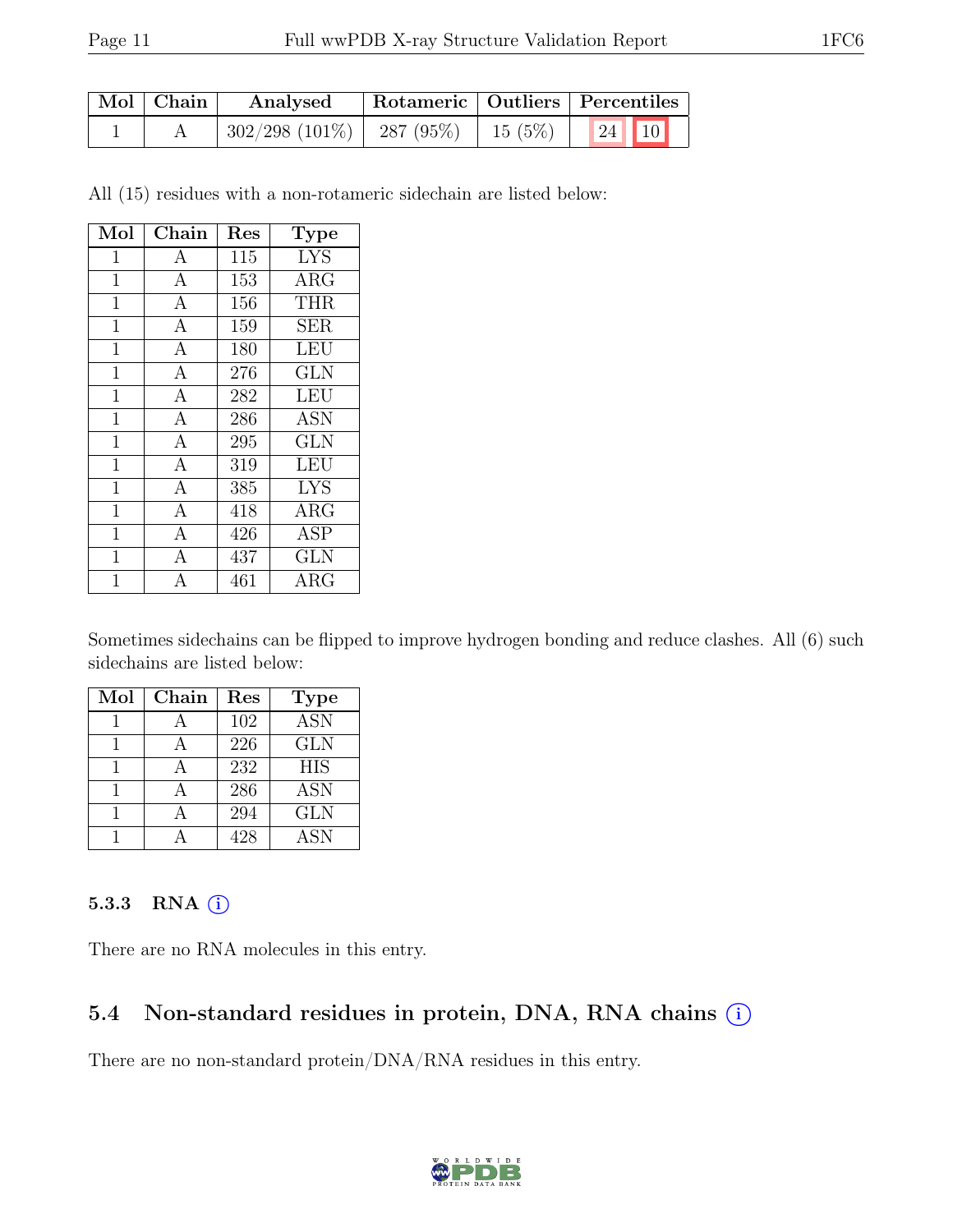#### 5.5 Carbohydrates (i)

There are no monosaccharides in this entry.

#### 5.6 Ligand geometry  $(i)$

There are no ligands in this entry.

#### 5.7 Other polymers (i)

There are no such residues in this entry.

#### 5.8 Polymer linkage issues (i)

There are no chain breaks in this entry.